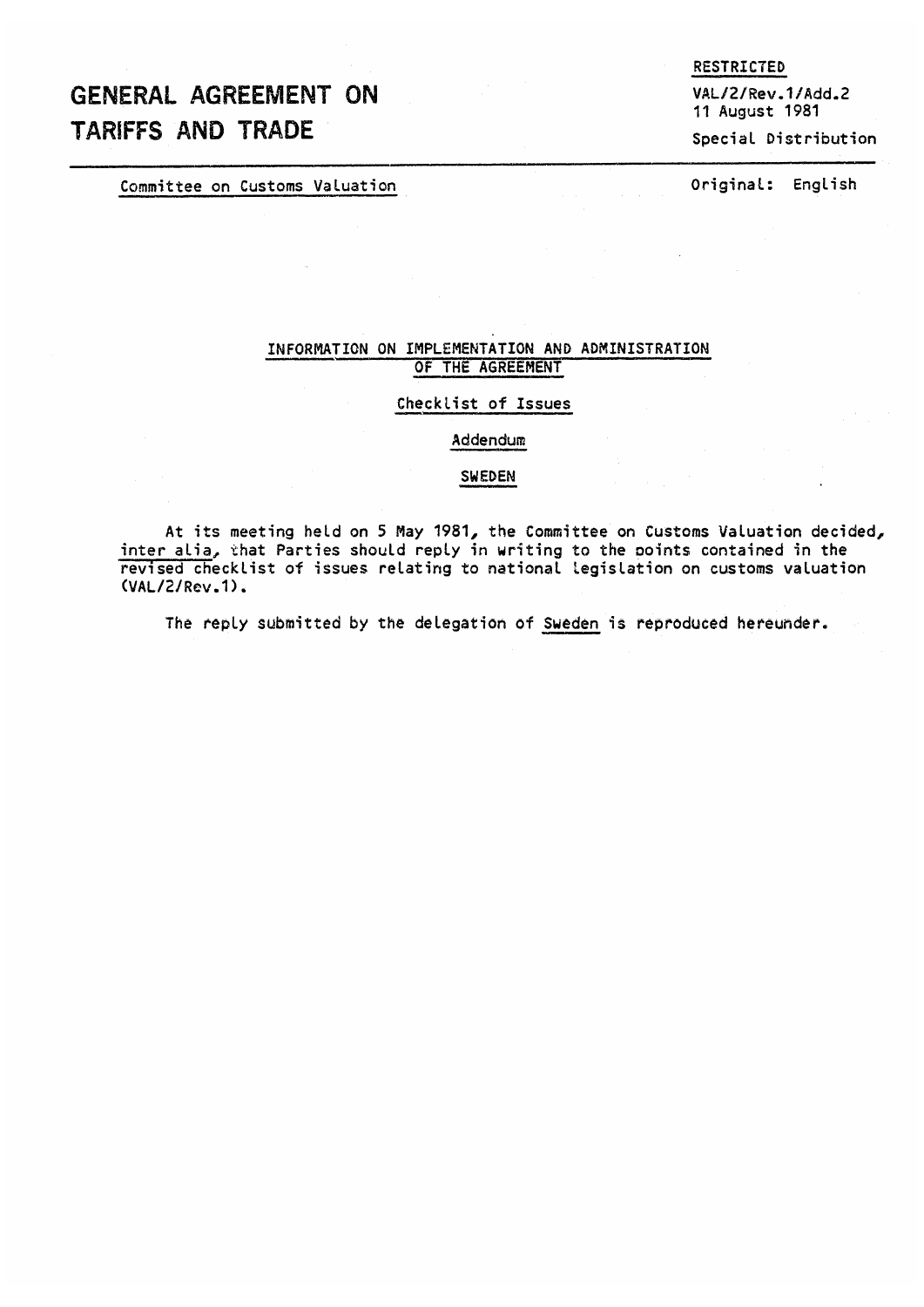VAL/2/Rev.1/Add.2 Page 2

Introductory remarks

| The articles and notes of the GATT-<br>agreement have been entered<br>in | [agreement, agr. 7                                                                        |                     |
|--------------------------------------------------------------------------|-------------------------------------------------------------------------------------------|---------------------|
|                                                                          | the articles in Ordinance on Customs<br>Value of 25 September                             |                     |
|                                                                          | 1980                                                                                      | <i>Cordinance</i> 7 |
| the notes in                                                             | Instructions to the<br>Ordinance on customs<br>value issued by the<br>Board of Customs on |                     |
|                                                                          | 9 October 1980                                                                            | /Instructions/      |

The Ordinance and the Instructions are together with guidance for the application of the rules published in a booklet "Customs Value Guidance" intended for the customs officers and the impor-<br>ters. //Customs Va /Customs Value Guidance,

 $\sim 10^{10}$ 

Implementation

| 1. Article 1                                                                        | Ordinance                                                                                                 | Instructions                                                                                                                               | Customs Value<br>Guidance |
|-------------------------------------------------------------------------------------|-----------------------------------------------------------------------------------------------------------|--------------------------------------------------------------------------------------------------------------------------------------------|---------------------------|
| (a) Sales between rela-<br>ted persons<br>$(i)$ Yes - the rules of<br>the agreement | Chapt. $2,251$<br>corresponds<br>to $Art.1,2$<br>$(a)$ agr.<br>Chapt $2,2$ § $2$ =<br>Art.1, 2(b)<br>aqr. | Note to $-\sim$ p.7<br>corresponds to<br>Note to Art.1<br>Par $2, 2-4, agr.$<br>Note to $-- = p.7$<br>Note to art. 1,<br>Par $2(b)$ , agr. |                           |
| Relationship ("family"<br>not defined)                                              | Chapt $2\S2 =$<br>$Art.15, 4-5$<br>aqr                                                                    | note to $-- = p.7$<br>Note to art.15,<br>Par $4(e)$ , agr.                                                                                 |                           |

 $\mathcal{L}_{\rm{max}}$ 

 $(i)$ No, if price influence has not been examined this is a reason for examination.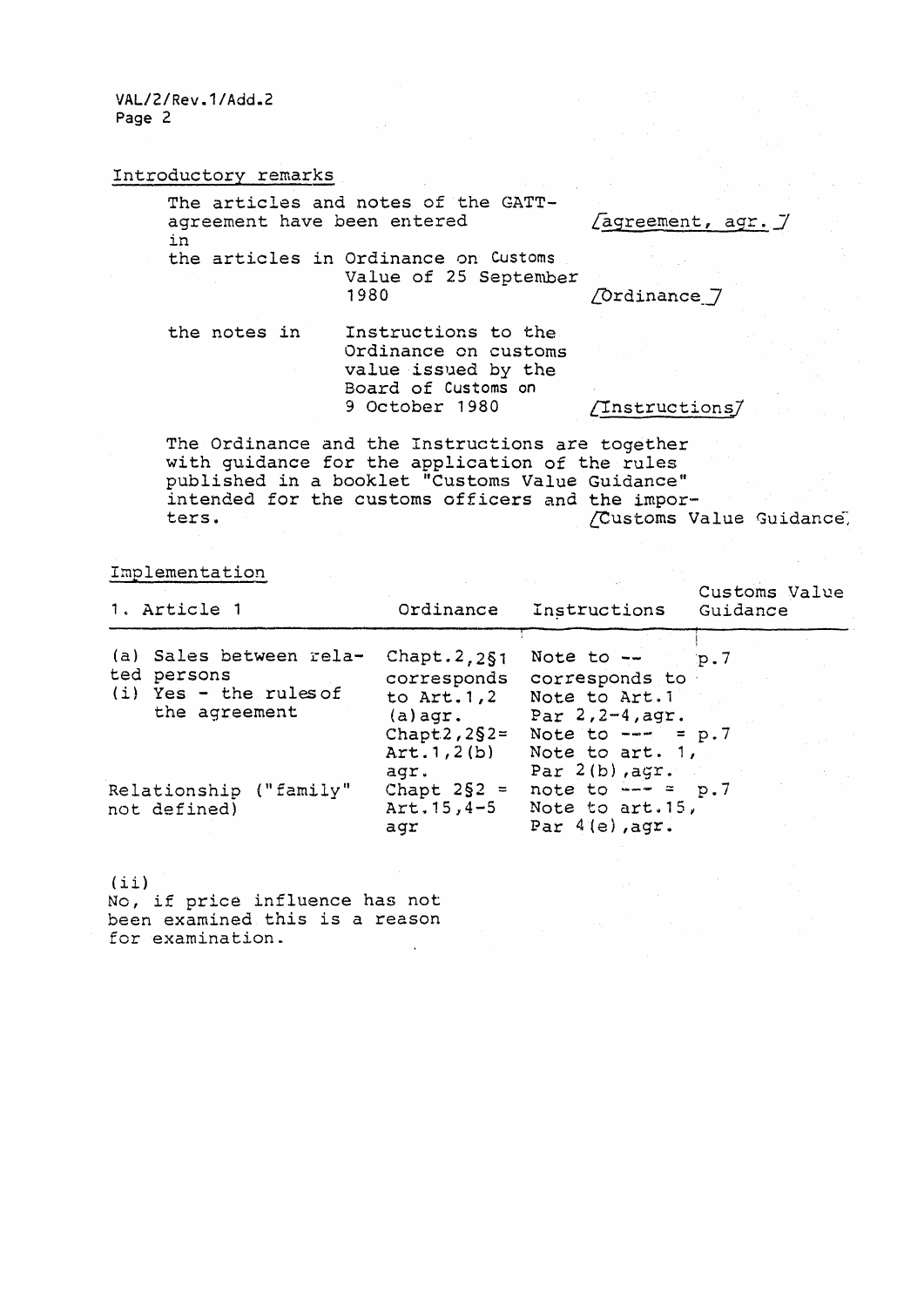### VAL/2/Rev.1/Add.2 Page 3

 $\overline{z}$  $\frac{1}{2}$ 

 $\ddot{\phantom{a}}$ 

Customs

|                                                 | Ordinance             | Instructions | Value Guidance |
|-------------------------------------------------|-----------------------|--------------|----------------|
| (iii) A firm administrative                     |                       |              |                |
|                                                 |                       |              |                |
| practise guarantees a<br>written answer. If the |                       |              |                |
|                                                 |                       |              |                |
| importers' declared<br>value has not been app-  |                       |              |                |
| roved at the customs                            |                       |              |                |
| examination and the                             |                       |              |                |
| customs value that is                           |                       |              |                |
|                                                 |                       |              |                |
| finally determined<br>differs from the de-      |                       |              |                |
| clared value, then                              |                       |              |                |
| the importer is always                          |                       |              |                |
| entitled to get a                               |                       |              |                |
| written motivation                              |                       |              |                |
| according to a spe-                             |                       |              |                |
| cial administrative                             |                       |              |                |
| law.                                            |                       |              |                |
|                                                 |                       |              |                |
| (iv) See above under (i)                        | Chapter 2             | Note to $-$  | p <sub>7</sub> |
|                                                 | S2                    |              |                |
|                                                 |                       |              |                |
| Lost or damaged goods:                          |                       |              |                |
| Loss proved at the im-                          |                       |              |                |
| portation; the value                            |                       |              |                |
| of the lost part=zero                           |                       |              |                |
| (provisions how to                              |                       |              |                |
| prove a loss are en-                            |                       |              |                |
| tered in circular                               |                       |              |                |
| letter)                                         |                       |              |                |
| Damage stated at the                            | Chapter 9,            | Note to $-$  | p.11           |
| importation=                                    | 1 S                   |              |                |
|                                                 |                       |              |                |
| The note says: "If                              | Chapter 1, Note to -- |              | p.5            |
| the importer does                               | $15 =$ Art 4          |              |                |
| not request that                                | agreement             |              |                |
| the order of Chap-                              |                       |              |                |
| ters 5 and 6 (Artic-                            |                       |              |                |
| $les$ 5 and 6) be re-                           |                       |              |                |
| versed, the normal                              |                       |              |                |
| order of the sequence                           |                       |              |                |
| is to be followed. If                           |                       |              |                |
| the importer does so                            |                       |              |                |
| request but it then                             |                       |              |                |
| proves impossible to                            |                       |              |                |
| determine the customs                           |                       |              |                |
| value under the pro-                            |                       |              |                |
| visions of Chapter 6,                           |                       |              |                |
| the customs value is                            |                       |              |                |
| to be determined un-                            |                       |              |                |
| der the provisions of                           |                       |              |                |
| Chapter 5, if it can                            |                       |              |                |
| be so determined."                              |                       |              |                |
| There are no other time                         |                       |              |                |
| aspects in our rules of                         |                       |              |                |
| provision.                                      |                       |              |                |

(b)

2.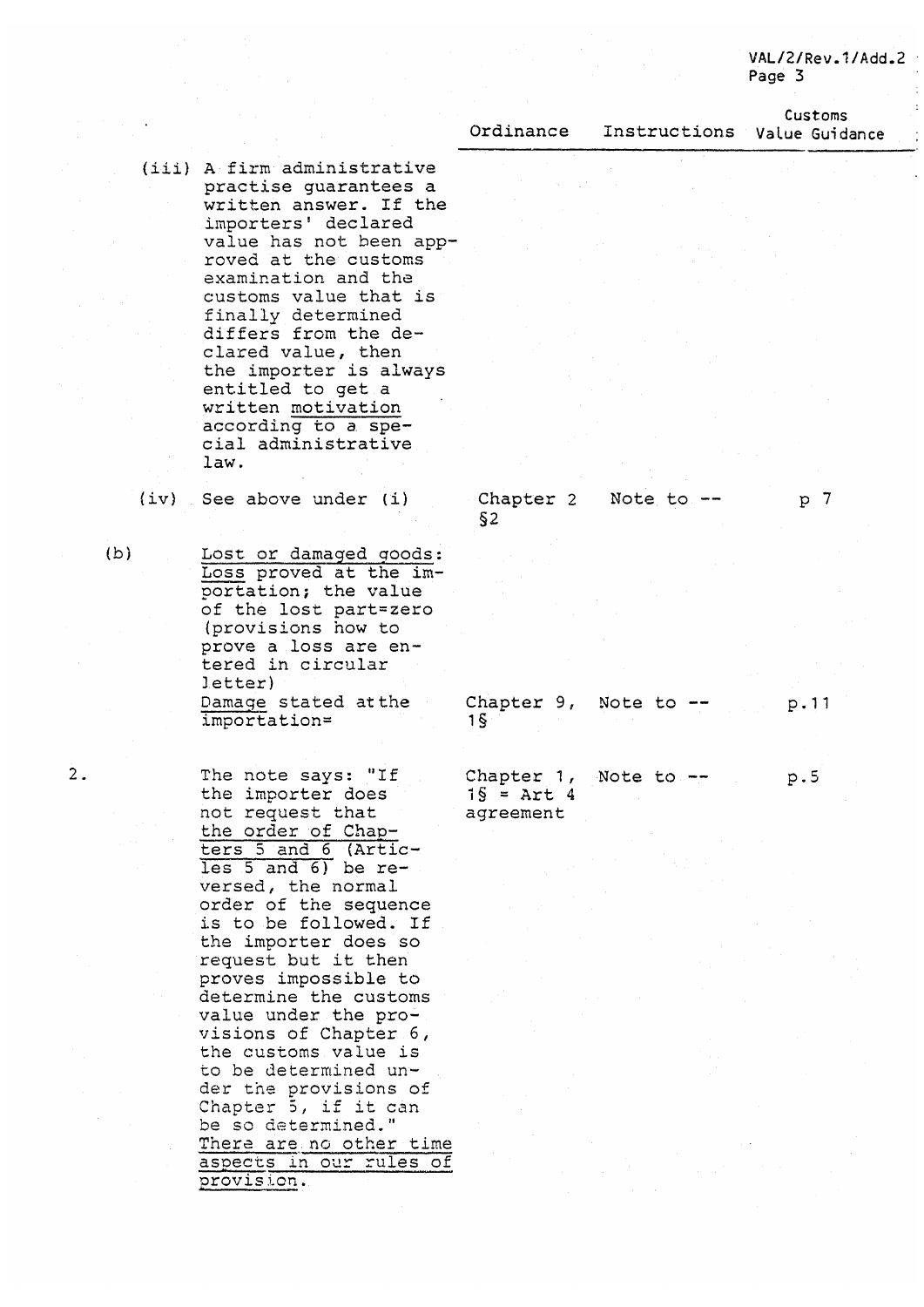| Page 4 |                                                                                                                                                                                                                 |                                                                                                            |                                                                                                                      | Customs Value                                                                |
|--------|-----------------------------------------------------------------------------------------------------------------------------------------------------------------------------------------------------------------|------------------------------------------------------------------------------------------------------------|----------------------------------------------------------------------------------------------------------------------|------------------------------------------------------------------------------|
|        |                                                                                                                                                                                                                 | Ordinance                                                                                                  | Instructions                                                                                                         | Guidance                                                                     |
| 3.     | There are no time as-<br>pects in other rules<br>or provisions                                                                                                                                                  | Chapter 5, Note to --<br>$2$ agr.                                                                          | $4\S$ = Art.5, = Note to Art.<br>5, 11. and 12.<br>agr.                                                              | p. 9                                                                         |
| 4.     |                                                                                                                                                                                                                 |                                                                                                            | Note to<br>Chapt. $6 =$<br>Art.6, 2.agr.                                                                             |                                                                              |
|        |                                                                                                                                                                                                                 |                                                                                                            |                                                                                                                      |                                                                              |
| 5. (a) |                                                                                                                                                                                                                 | $Ch 7, 1\$ =<br>Art.7, 1.<br>agr.                                                                          | Note to $--$<br>Note to Art.7,<br>$1.-3.agr. +$<br>directions<br>how to calcu-<br>late the value<br>of rented goods. | p.10 and 17                                                                  |
| (b)    | See the answer to<br>question 1. (a) (iii)                                                                                                                                                                      |                                                                                                            |                                                                                                                      |                                                                              |
|        |                                                                                                                                                                                                                 |                                                                                                            |                                                                                                                      |                                                                              |
| (c)    | Yes                                                                                                                                                                                                             | Chapter 7.<br>$2\$ = Art. 7,<br>$2.$ agr.                                                                  |                                                                                                                      |                                                                              |
|        |                                                                                                                                                                                                                 |                                                                                                            |                                                                                                                      |                                                                              |
| 6.     |                                                                                                                                                                                                                 | Ch $8,2\S$ =costs<br>according to<br>Art.8, 2. (a) (b)<br>agr.shall be<br>included in the<br>Customs Value |                                                                                                                      | p. 12 and 13<br>(directions)<br>how to calcu-<br>late costs of<br>transport) |
| 7.     | Monthly in circular<br>letters, intended for<br>the customs officers<br>and the importers                                                                                                                       |                                                                                                            |                                                                                                                      |                                                                              |
| 8.     | Provisions correspon-<br>ding to Art. 10 of the<br>agreement are found<br>in the Swedish Secre-<br>cy Law, Chapter 9, 1<br>and 2 §§. (They are<br>entered in a Customs<br>Handbook available<br>to the public.) |                                                                                                            |                                                                                                                      |                                                                              |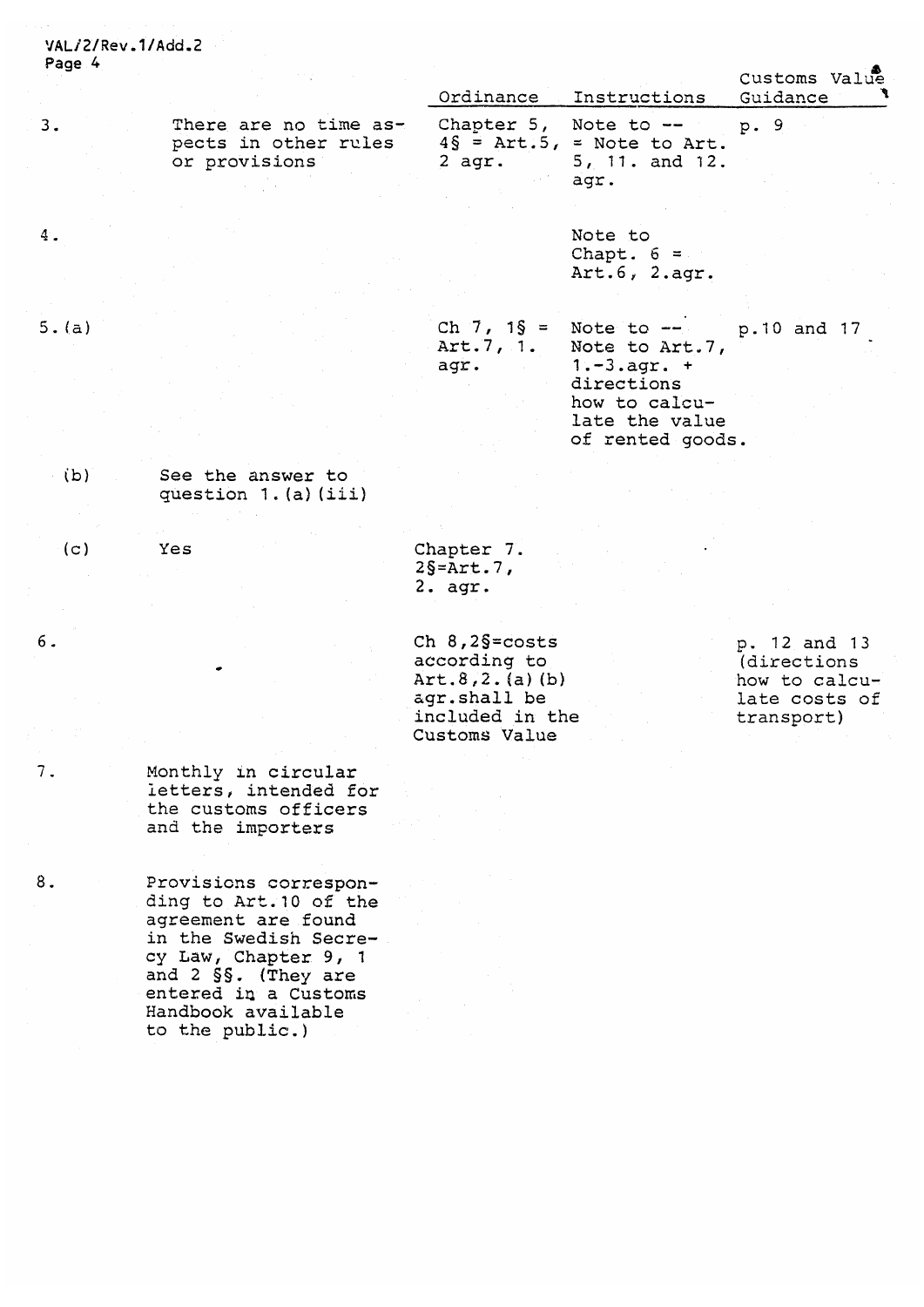Ordinance Instructions Customs Value Guidance

## 9. Rights of appeal

- (a) 1. to the Customs authorities within <sup>6</sup> months (in special cases <sup>5</sup> years) Law 13,44,48 §§
	- 2. to a higher independent court within <sup>3</sup> weeks. Law (71:309) about competence for general administrative court to try certain cases.
- (b) 1. In the declaration form 2. In the written decision
- 10. (a) (i) Ordinance  $-$ -Swedish code of statutes. Reprinted in Customs code of statutes, Customs stature handbooks Il and Customs Value Guidance (all available to the public)
	- (ii)Instructions Customs code of statute, Customs statute handbooks Il and Customs Value Guidance (available to the public) p. 25-33
	- (iii)Judicial decisions Customs goods handbooks II (directions and precedents) , circular letters (all available to the public)

Administrative rulings Customs code of statutes, Customs statute handbooks II and III, circular letters (all available to the public)

(iv) Swedish code of statutes Customs statutes handbooks I-III,VIII (all available to the public) (b) No, not at present

p. 19-24